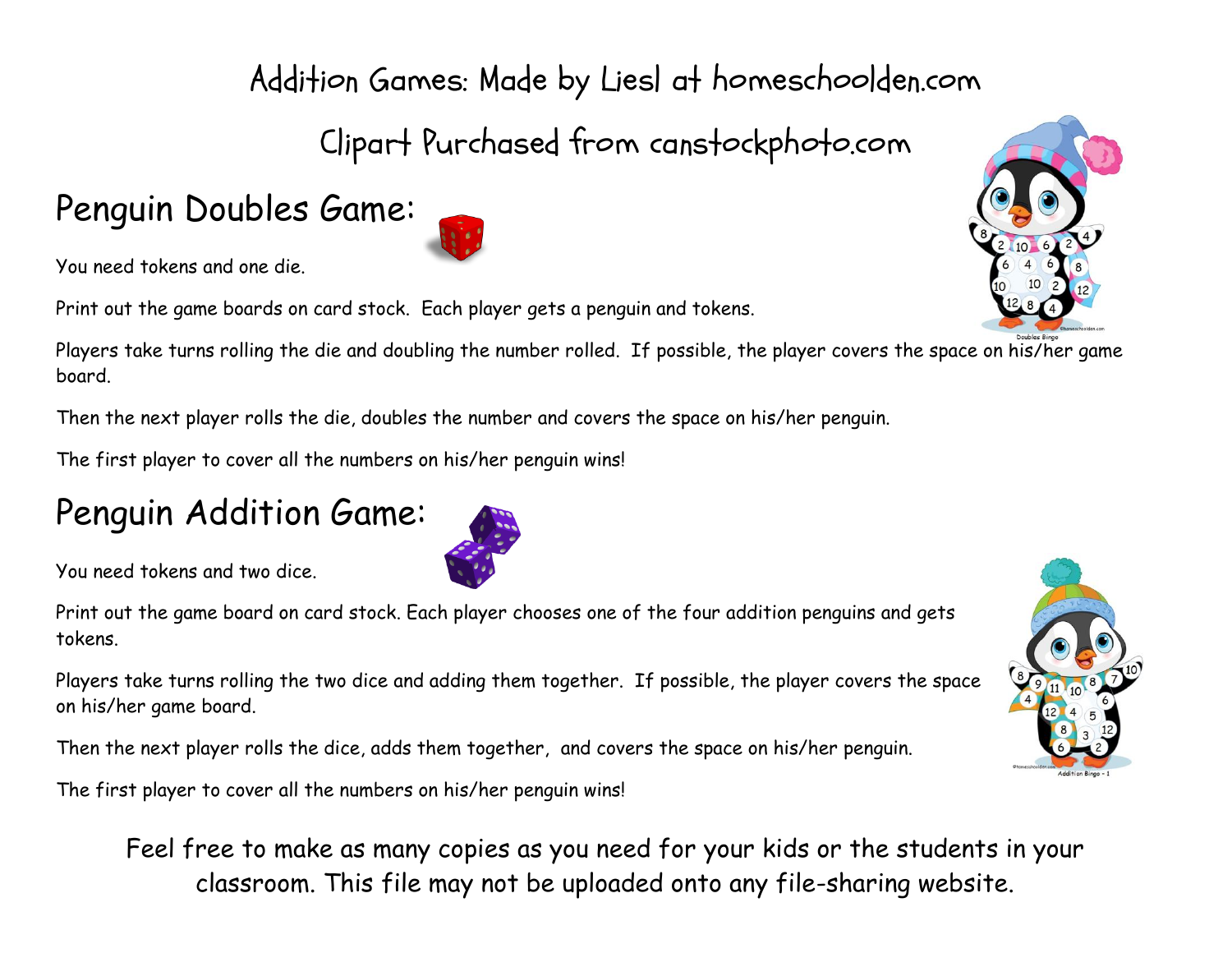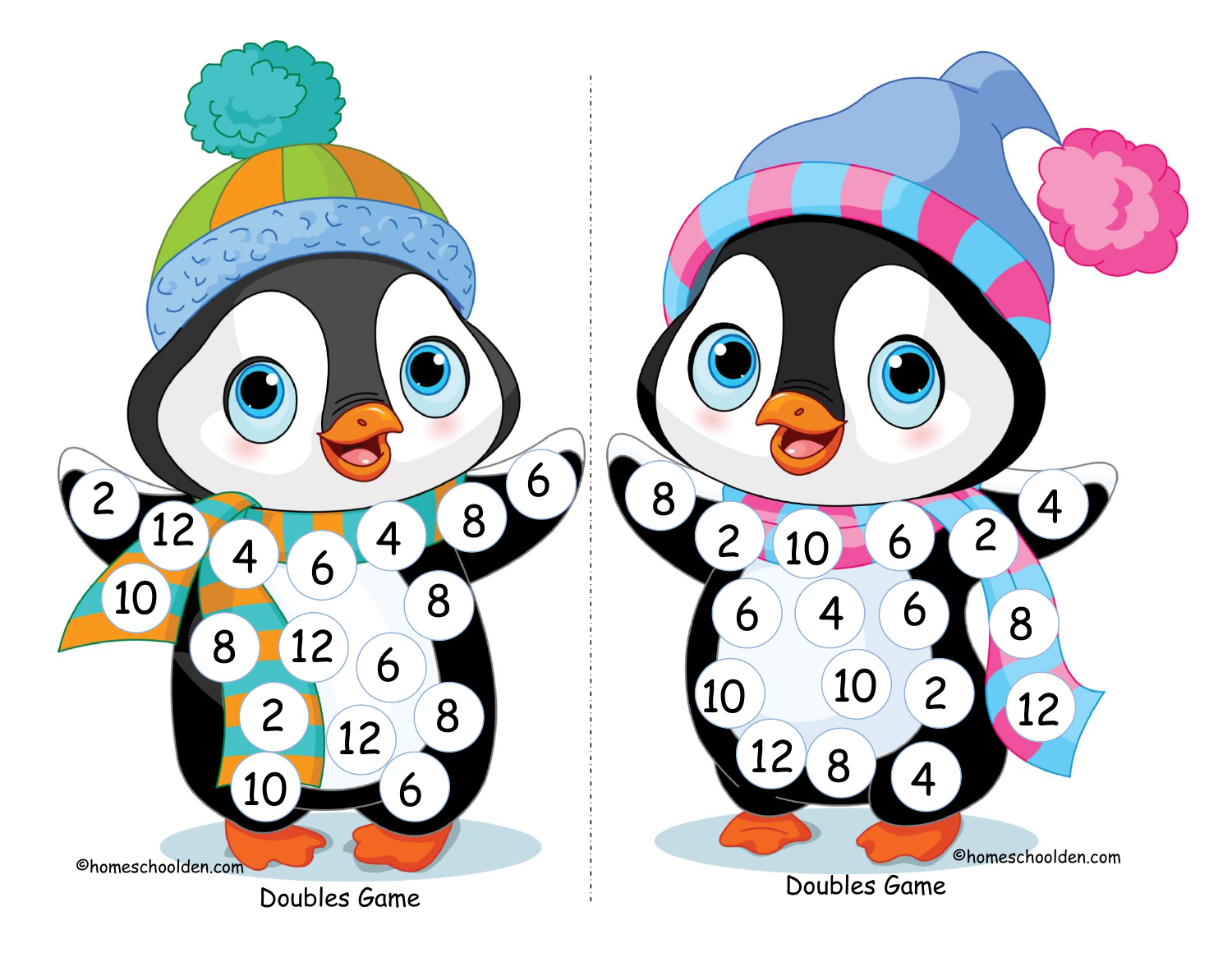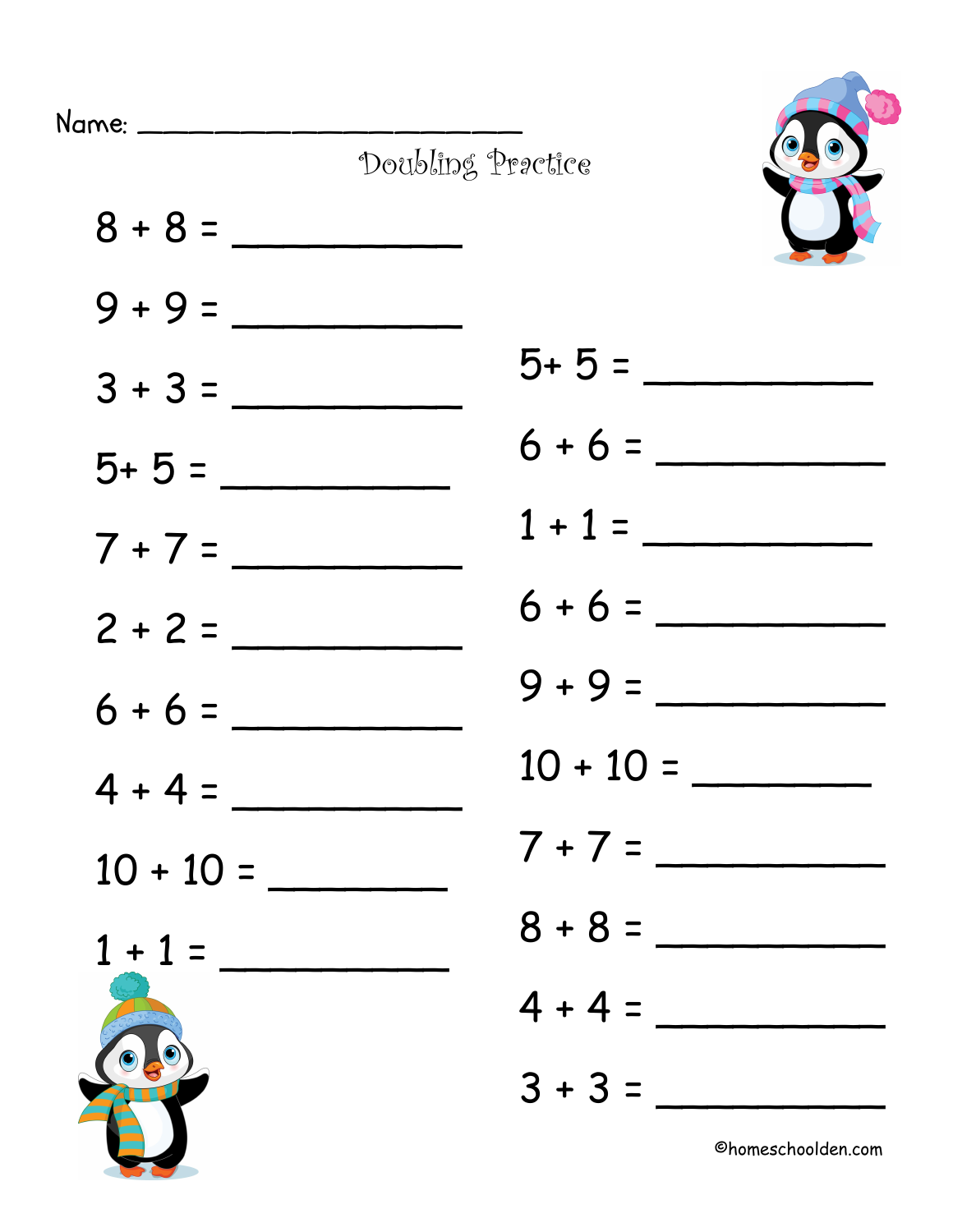







©homeschoolden.com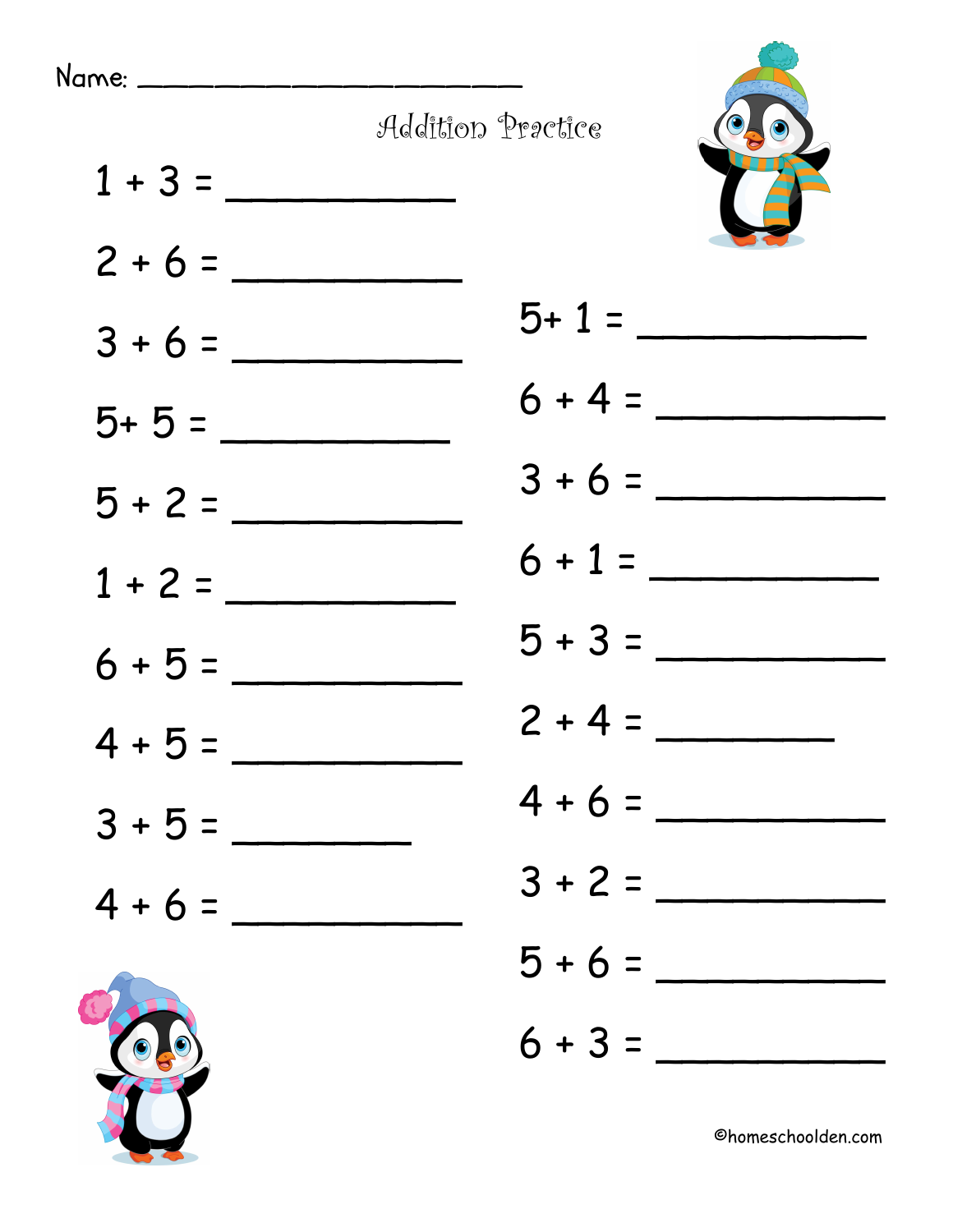